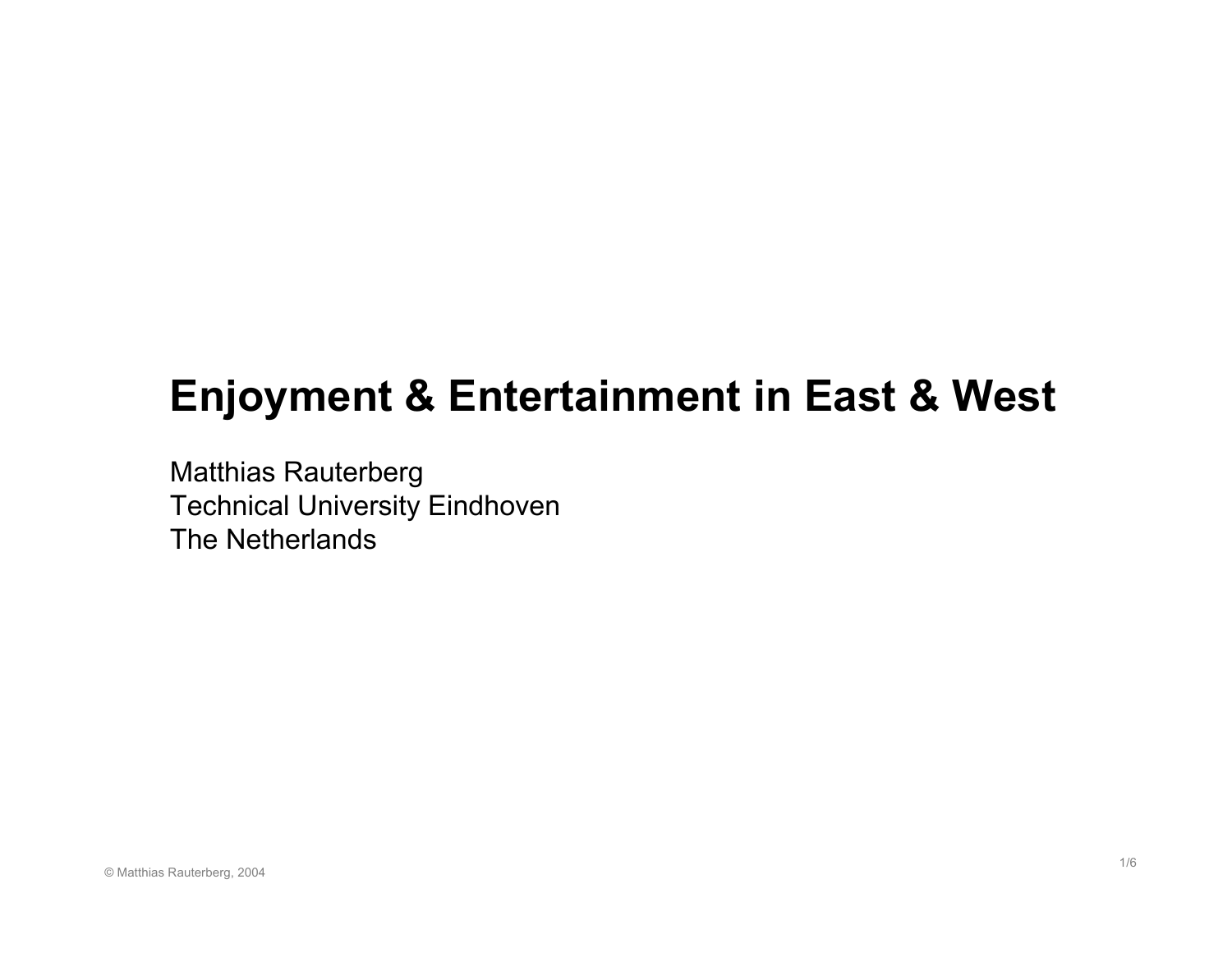## Turnover of TOP 20 game developer companies in 2002







[source: T. Pelkonen (2004) Mobile games. E-Content Report 3, European Union; based on Game Developer Magazine, Sept 2003]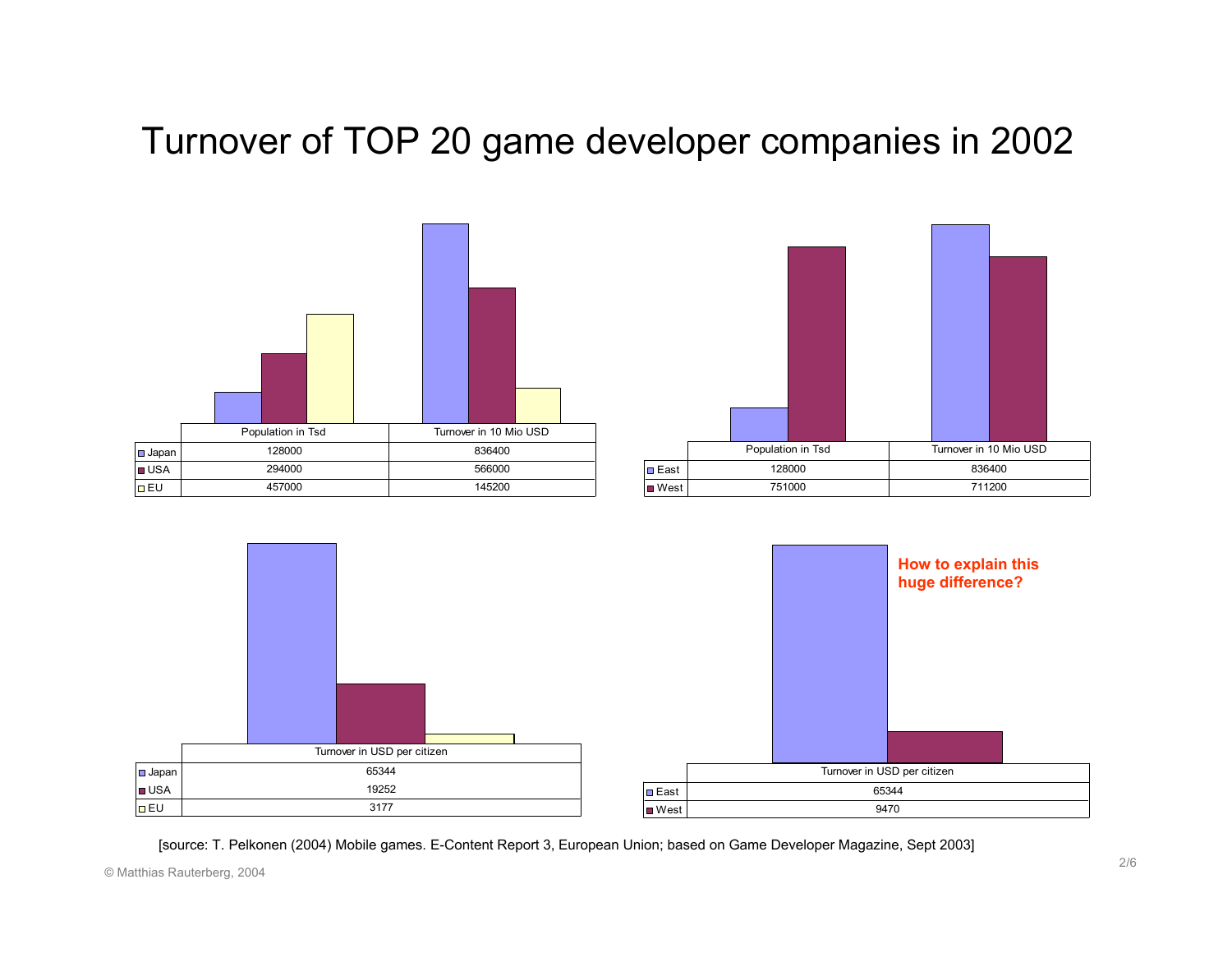## Main Symbols of East/Buddhism and West/Christianity

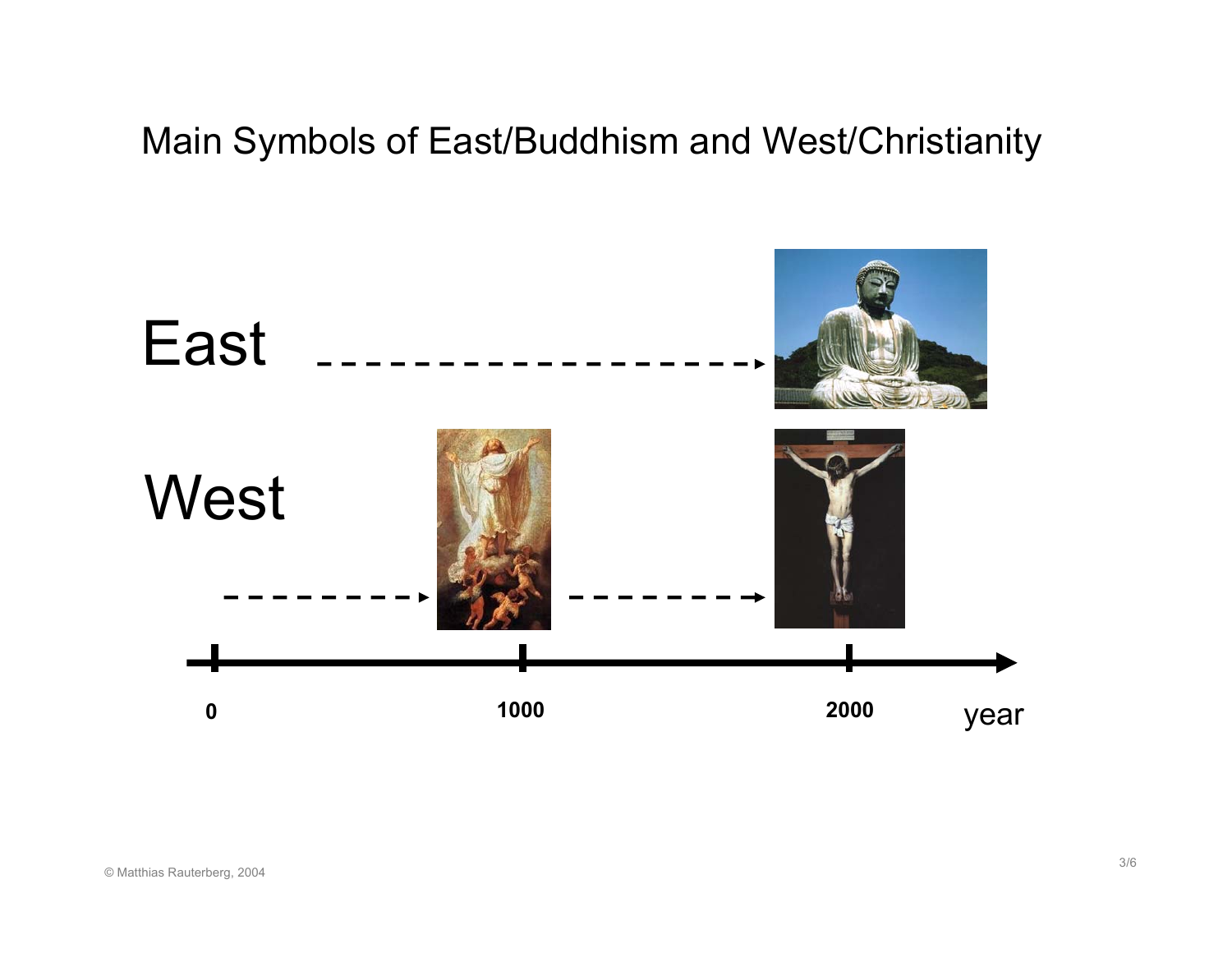#### Influential Inventions of East and West

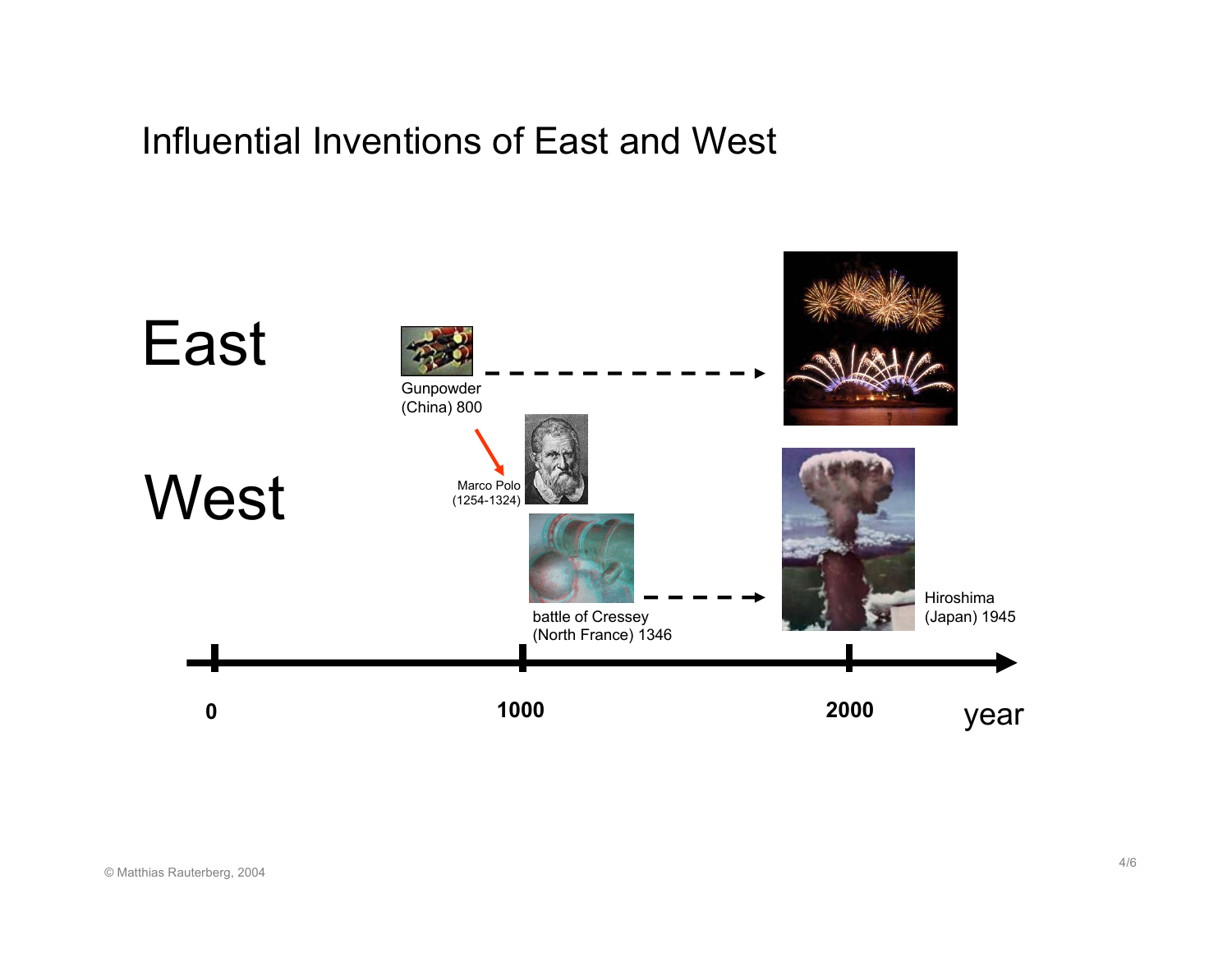## Work in the West - Enjoyment in the East



[Source: (1986) © Constantin Film, "The Name of the Rose" directed by Jean-Jacques Annaud; based on the book *Il Nome della Rosa* by Umberto Eco about the 2n<sup>d</sup> book of poetics by Aristoteles]

#### **Enjoyment is grounded in Play**

**Play Work** not paid paid enjoyable exhausting internalized externalizedempowering alienating

process oriented product oriented





Aristoteles(384-322 BC)

Umberto Eco: *Il Nome della Rosa* (1980)

"A monk should not laugh. Only the fool lifts up his voice in laughter" (Monk Jorge in the movie 'The Name of the Rose')